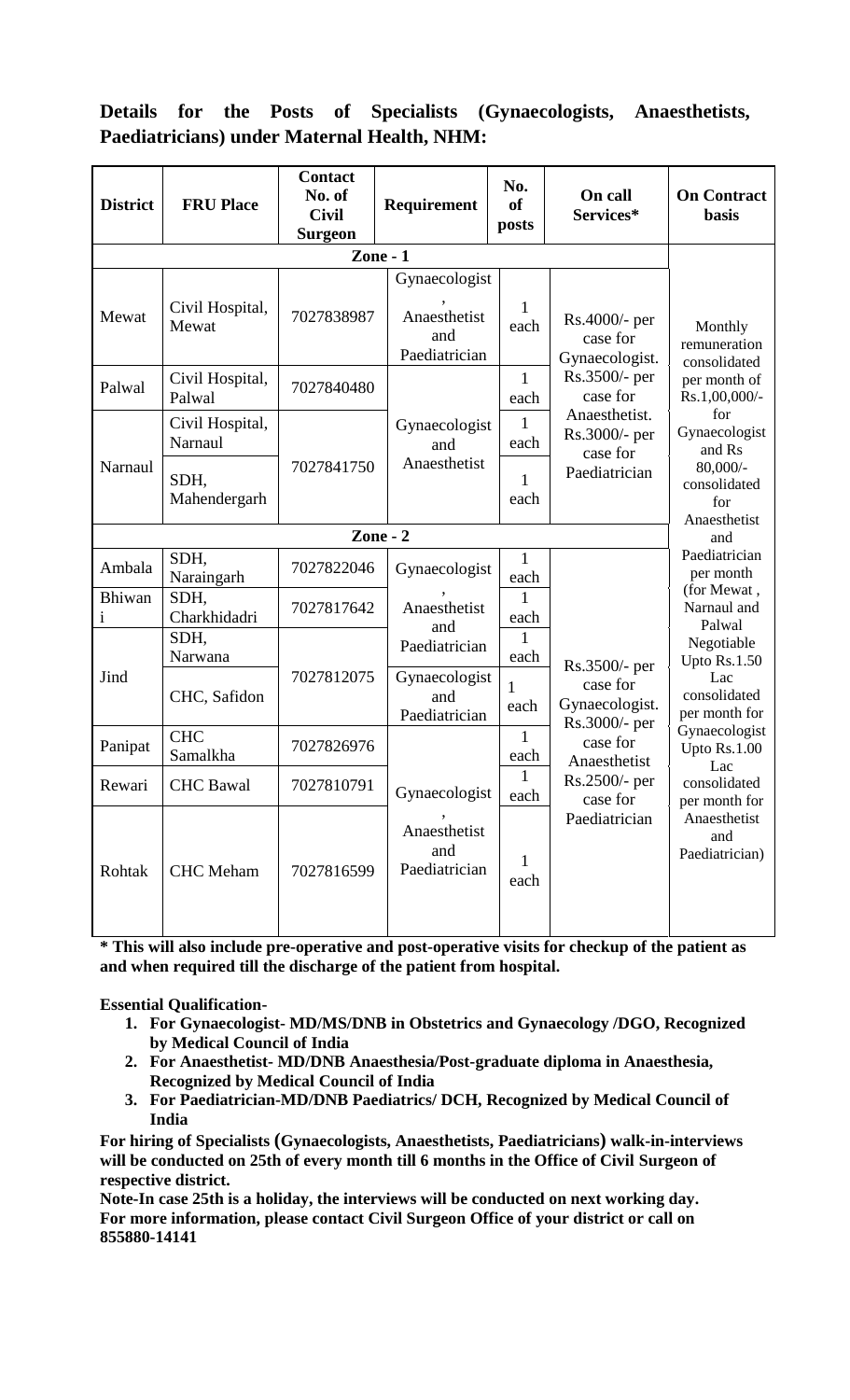| <b>District</b> | No. Of<br><b>Medical Officers</b><br>required | <b>Place</b> | <b>Contact No. Of</b><br><b>Civil Surgeon</b> | On<br><b>Contract</b><br><b>basis</b>    |  |
|-----------------|-----------------------------------------------|--------------|-----------------------------------------------|------------------------------------------|--|
| Ambala          | $\overline{2}$                                |              | 7027822046                                    |                                          |  |
| Fatehabad       | $\overline{2}$                                |              | 7027819683                                    |                                          |  |
| Faridabad       | 6                                             |              | 9654225947                                    | Monthly                                  |  |
| Gurgaon         | 5                                             | U-PHCs under | 9654231756                                    | remuneration<br>Rs 50,000/-<br>per month |  |
| Jhajjar         | 5                                             | <b>NUHM</b>  | 7027813710                                    |                                          |  |
| Jind            |                                               |              | 7027812075                                    |                                          |  |
| Karnal          | $\overline{2}$                                |              | 7027825894                                    |                                          |  |
| Palwal          |                                               |              | 7027840480                                    |                                          |  |
| <b>Sirsa</b>    |                                               |              | 7027831548                                    |                                          |  |
| Panipat         |                                               |              | 7027826976                                    |                                          |  |

## **Details for the Posts of Medical officers under Urban Health, NHM:**

**Work profile- The Medical Officers to be posted in U-PHCs are required to provide OPD services, implement all national programs, state level programs and also to provide managerial support.**

**Timings of U-PHCs-10 am to 6pm**

**Desired qualification- For Medical Officers- MBBS. Age limit-upto 62 years. Desirable-Knowledge of Hindi upto Matric Standard**

**For hiring of Medical Officers walk-in-interviews will be conducted on 25th of every month till 6 months in the Office of Civil Surgeon of your district. Note-In case 25th is a holiday, the interviews will be conducted on next working day. For more information, please contact Civil Surgeon Office of your district or call on** 

**855880-14141.**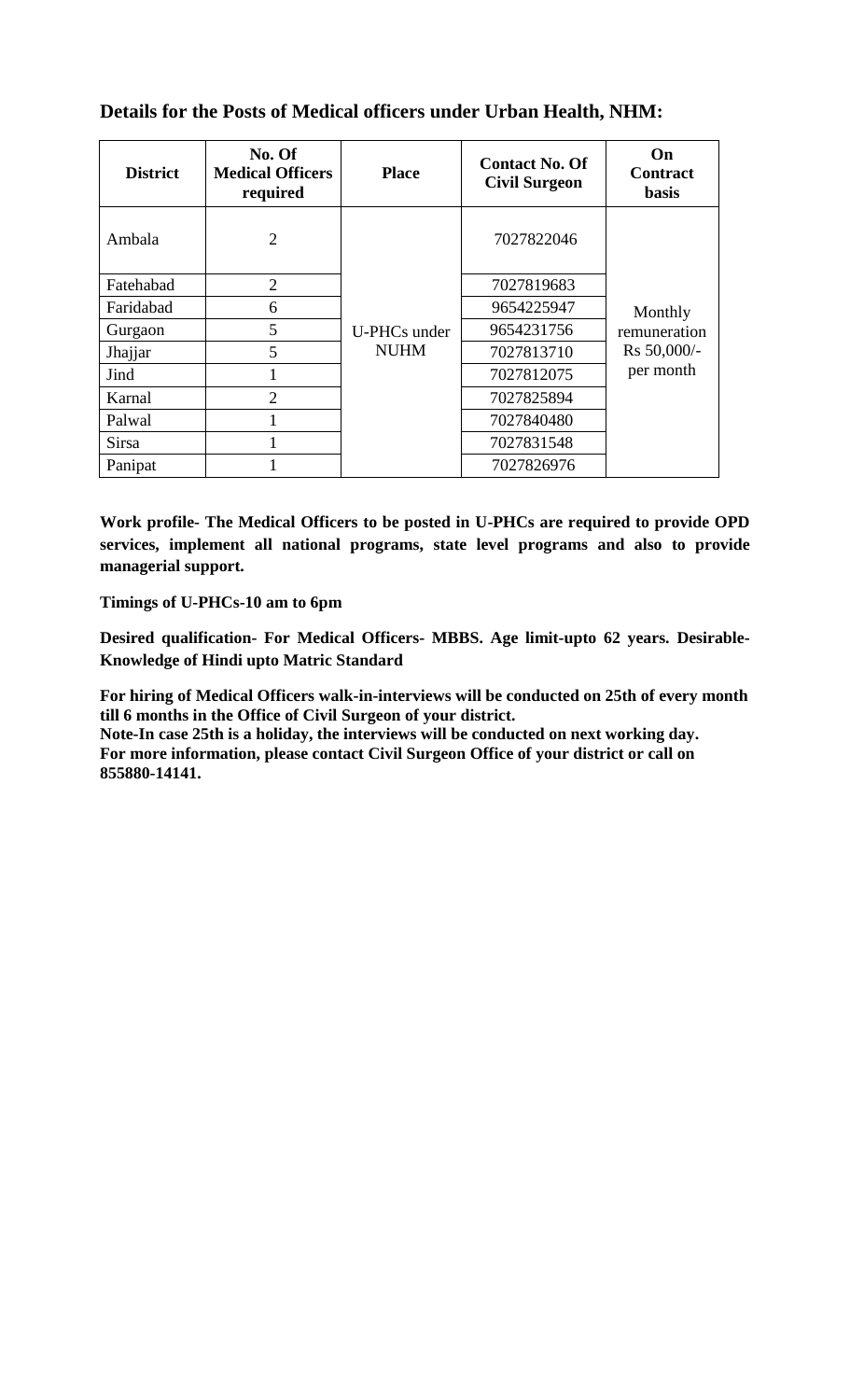|                     | <b>Centre:</b>                                                              |                   |                                         |                                                                                                                                                                                                                                                                                                                                                                                                                                                     |                  |                                                                                                                                                                                                                                                                                                                                                                                                                                                                                                                                                                                                                                                                                                                                                                                                                                                                                                                                                                                                                                                                                                                                                                                                                                                                                                                                                                                                 |  |  |
|---------------------|-----------------------------------------------------------------------------|-------------------|-----------------------------------------|-----------------------------------------------------------------------------------------------------------------------------------------------------------------------------------------------------------------------------------------------------------------------------------------------------------------------------------------------------------------------------------------------------------------------------------------------------|------------------|-------------------------------------------------------------------------------------------------------------------------------------------------------------------------------------------------------------------------------------------------------------------------------------------------------------------------------------------------------------------------------------------------------------------------------------------------------------------------------------------------------------------------------------------------------------------------------------------------------------------------------------------------------------------------------------------------------------------------------------------------------------------------------------------------------------------------------------------------------------------------------------------------------------------------------------------------------------------------------------------------------------------------------------------------------------------------------------------------------------------------------------------------------------------------------------------------------------------------------------------------------------------------------------------------------------------------------------------------------------------------------------------------|--|--|
| S.No                | Name of<br>post                                                             | No. of<br>post(s) | Remunerati<br>on                        | Required academic qualifications and<br>experience                                                                                                                                                                                                                                                                                                                                                                                                  | Age<br>limit     | <b>Job responsibilities</b>                                                                                                                                                                                                                                                                                                                                                                                                                                                                                                                                                                                                                                                                                                                                                                                                                                                                                                                                                                                                                                                                                                                                                                                                                                                                                                                                                                     |  |  |
| <b>Headquarters</b> |                                                                             |                   |                                         |                                                                                                                                                                                                                                                                                                                                                                                                                                                     |                  |                                                                                                                                                                                                                                                                                                                                                                                                                                                                                                                                                                                                                                                                                                                                                                                                                                                                                                                                                                                                                                                                                                                                                                                                                                                                                                                                                                                                 |  |  |
| $\mathbf{1}$        | Administrati<br><b>Officer</b><br>ve<br>cum<br><b>Accounts</b><br>Officer** | One $(1)$         | Rs.32000/-<br>consolidated<br>per month | <b>Essential qualification and experience:</b><br>Graduate with SAS (State Account Services).<br>Minimum 5 years experience of working as Chief<br>Account Officer/Sr. Account Officer or Dy. Secy./<br>Under Secy. or equivalent in Department/<br>Organization<br>of<br>Government.<br>Haryana<br>Knowledge of computer with common packages<br>like MS office and Internet with experience of<br>working as Administrative Officer is desirable. | Upto 60<br>years | Manage all administrative functions at the HSHRC, including budget<br>-1.<br>management and oversee all the financial activities.<br>Supervise accounting & responsibility for audit of accounts related records.<br>2.<br>Maintaining and controlling receivables and ensuring timely payments to<br>3.<br>vendors and consultants.<br>Maintain a transparent accounting system.<br>4.<br>To undertake procurement of goods $\&$ services as per needs of HSHRC and<br>5.<br>in accordance with PFR Rules.<br>Build up system, procedures for efficient & timely financial management.<br>6.<br>Management of tax payments & other legal obligations.<br>7.<br>Management of MoUs & contracts.<br>8.<br>Plan & supervise logistic arrangements for establishment $\&$ infrastructure of<br>9.<br>the office $\&$ other administration work as required.<br>Liaison with Government, other officials $\&$ organizations as regards to<br>10.<br>administrative matters.<br>Develop policies for and manage HR issues of the HSHRC staff.<br>11.<br>Support & documentation of decision making process of the institution.<br>Timely response to the audit objections if any.<br>13.<br>Management of all court related matters.<br>14.<br>Conduct of meetings, presentations and seminars at HSHRC and outside<br>15.<br>HSHRC.<br>Any other duty assigned by Executive Director, HSHRC.<br>16. |  |  |

**Details for the Posts of Administrative Officer cum Accounts Officer and Counsellor, Gender Health Support Centre under State Health Resource**